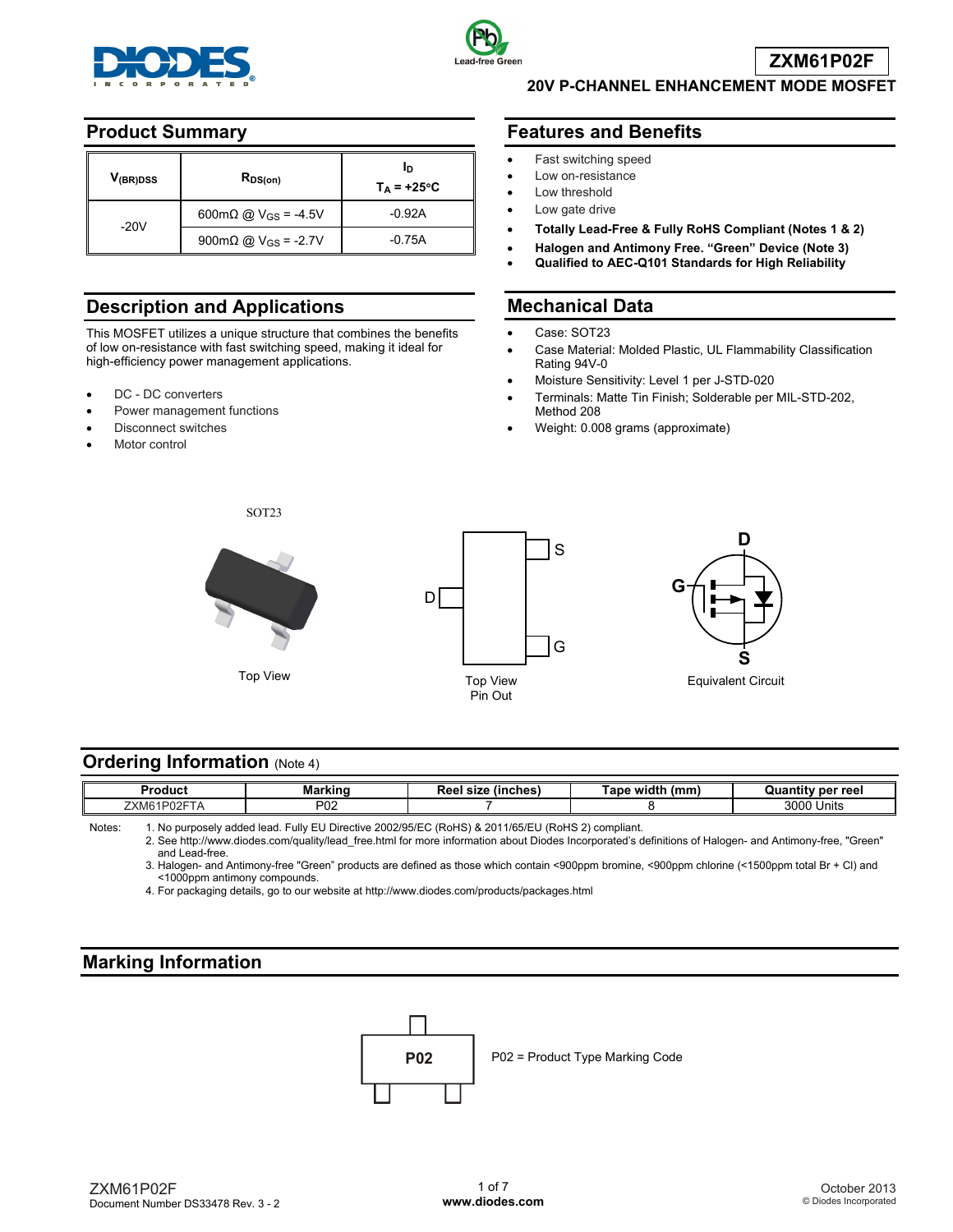

## **Maximum Ratings** (@TA = +25°C, unless otherwise specified.)

| <b>Characteristic</b>                           |                          |                                                  | Symbol           | Value          | Units |
|-------------------------------------------------|--------------------------|--------------------------------------------------|------------------|----------------|-------|
| Drain-Source Voltage                            |                          |                                                  | V <sub>DSS</sub> | -20            |       |
| Gate-Source Voltage                             |                          |                                                  | V <sub>GS</sub>  | ±12            |       |
| Continuous Drain Current                        | $V$ <sub>GS</sub> = 4.5V | $T_A$ = +25°C (Note 6)<br>$T_A$ = +70°C (Note 6) |                  | $-0.9$<br>-0.7 |       |
| Pulsed Drain Current (Note 7)                   |                          |                                                  | <b>IDM</b>       | -4.9           |       |
| Continuous Source Current (Body Diode) (Note 6) |                          |                                                  |                  | $-0.9$         |       |
| Pulsed Source Current (Body Diode) (Note 7)     |                          |                                                  | <b>ISM</b>       | -4.9           |       |

#### **Thermal Characteristics** (@T<sub>A</sub> = +25°C, unless otherwise specified.)

| Characteristic                                   | Symbol           | Value           | Unit                  |
|--------------------------------------------------|------------------|-----------------|-----------------------|
| Power Dissipation (Note 5)                       |                  | 625             | mW                    |
| Linear Derating Factor                           | P <sub>D</sub>   |                 | $mW$ <sup>o</sup> $C$ |
| Power Dissipation (Note 6)                       |                  | 806             | mW                    |
| Linear Derating Factor                           | P <sub>D</sub>   | 6.4             | $mW$ <sup>o</sup> $C$ |
| Thermal Resistance, Junction to Ambient (Note 5) | $R_{0,IA}$       | 200             | °C/W                  |
| Thermal Resistance, Junction to Ambient (Note 6) | R <sub>eja</sub> | 155             | °C/W                  |
| Operating and Storage Temperature Range          | Г.ı. Tsтg.       | $-55$ to $+150$ | °C                    |

Notes: 5. For a device surface mounted on 25mm x 25mm FR4 PCB with high coverage of single sided 1oz copper, in still air conditions 6. For a device surface mounted on FR4 PCB measured at t ≤ 5 secs.

7. Repetitive rating 25mm x 25mm FR4 PCB, D=0.05 pulse width=10μs - pulse current limited by maximum junction temperature.

#### **Thermal Characteristics**



ZXM61P02F Document Number DS33478 Rev. 3 - 2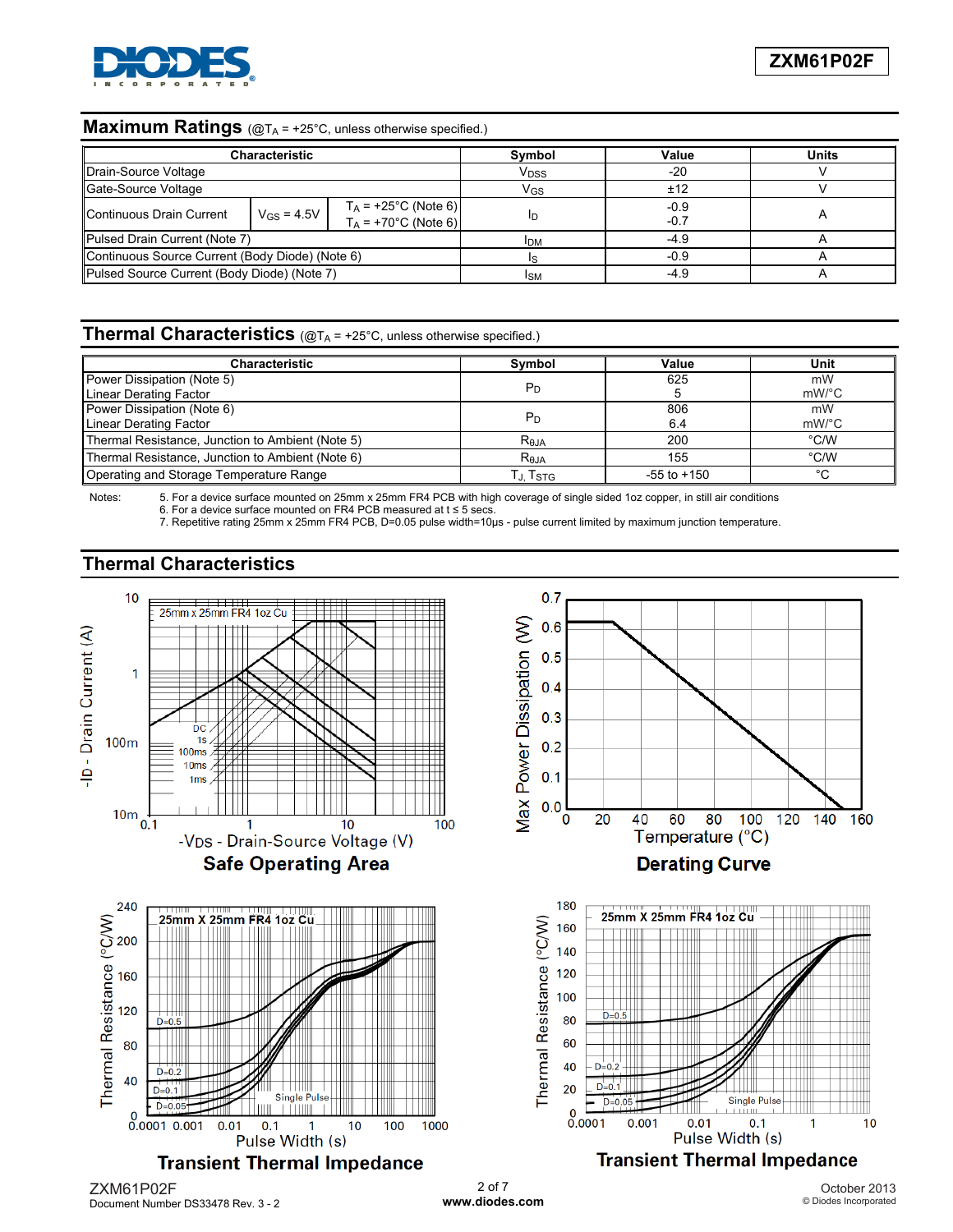

# **Electrical Characteristics** (@T<sub>A</sub> = +25°C, unless otherwise specified.)

| <b>Characteristic</b>                      | Symbol                     | Min                      | Typ           | Max                           | Unit   | <b>Test Condition</b>                                                                   |
|--------------------------------------------|----------------------------|--------------------------|---------------|-------------------------------|--------|-----------------------------------------------------------------------------------------|
| <b>OFF CHARACTERISTICS</b>                 |                            |                          |               |                               |        |                                                                                         |
| Drain-Source Breakdown Voltage             | <b>BV</b> <sub>DSS</sub>   | $-20$                    | $\frac{1}{2}$ | $\overbrace{\phantom{aaaaa}}$ | $\vee$ | $I_D$ = -250µA, $V_{GS}$ = 0V                                                           |
| Zero Gate Voltage Drain Current            | <b>I</b> <sub>DSS</sub>    | $\overline{\phantom{0}}$ |               | $-0.1$                        | μA     | $V_{DS}$ = -20V, $V_{GS}$ = 0V                                                          |
| Gate-Source Leakage                        | I <sub>GSS</sub>           |                          |               | ±100                          | nA     | $V_{GS} = \pm 12V$ , $V_{DS} = 0V$                                                      |
| ON CHARACTERISTICS                         |                            |                          |               |                               |        |                                                                                         |
| Gate Threshold Voltage                     | $V_{GS(th)}$               | $-0.7$                   |               | $-1.5$                        | $\vee$ | $I_D$ = -250µA, $V_{DS}$ = $V_{GS}$                                                     |
|                                            |                            |                          |               | 0.6                           | Ω      | $V_{GS}$ = -4.5V, $I_D$ = -0.61A                                                        |
| Static Drain-Source On-Resistance (Note 8) | $R_{DS(ON)}$               |                          |               | 0.9                           |        | $V_{GS}$ = -2.7V, $I_D$ = -0.31A                                                        |
| Forward Transconductance (Notes 8 and 10)  | $g_{\mathsf{fs}}$          | 0.56                     |               |                               | S      | $V_{DS}$ = -10V, $I_D$ = -0.31A                                                         |
| Diode Forward Voltage (Note 8)             | $\mathsf{V}_{\mathsf{SD}}$ |                          |               | $-0.95$                       | $\vee$ | $T_J$ = +25°C, $I_S$ = -0.61A, $V_{GS}$ = 0V                                            |
| Reverse Recovery Time (Note 10)            | $t_{rr}$                   |                          | 14.9          | $\hspace{0.05cm}$             | ns     | $T_J$ = +25°C, $I_F$ = -0.61A,                                                          |
| Reverse Recovery Charge (Note 10)          | $Q_{rr}$                   |                          | 5.6           |                               | nС     | $di/dt = 100A/\mu s$                                                                    |
| DYNAMIC CHARACTERISTICS (Note 10)          |                            |                          |               |                               |        |                                                                                         |
| Input Capacitance                          | $C_{iss}$                  | $\overline{\phantom{0}}$ | 150           |                               |        |                                                                                         |
| Output Capacitance                         | $C_{\rm oss}$              | $\overline{\phantom{0}}$ | 70            |                               | pF     | $V_{DS}$ = -15V, $V_{GS}$ = 0V<br>$f = 1.0$ MHz                                         |
| Reverse Transfer Capacitance               | C <sub>rss</sub>           |                          | 30            |                               |        |                                                                                         |
| Turn-On Delay Time (Note 9)                | $t_{d(on)}$                | $\overline{\phantom{0}}$ | 2.9           | $\overline{\phantom{0}}$      |        |                                                                                         |
| Turn-On Rise Time (Note 9)                 | $t_{\rm r}$                | $\overline{\phantom{0}}$ | 6.7           | —                             |        | $V_{DD}$ = -110V, $I_D$ = -0.93A,<br>$R_G \approx 6.2\Omega$ , $R_D \approx 11\Omega$ , |
| Turn-Off Delay Time (Note 9)               | $t_{d(Off)}$               |                          | 11.2          |                               | ns     |                                                                                         |
| Turn-Off Fall Time (Note 9)                | tr                         |                          | 10.1          |                               |        |                                                                                         |
| Total Gate Charge (Note 9)                 | $Q_q$                      | $\overline{\phantom{0}}$ | 3.5           |                               |        |                                                                                         |
| Gate-Source Charge (Note 9)                | $Q_{gs}$                   |                          | 0.5           | $\overline{\phantom{0}}$      | nC     | $V_{DS}$ = -16V, V <sub>GS</sub> = -4.5V,                                               |
| Gate-Drain Charge (Note 9)                 | $Q_{gd}$                   | $\overline{\phantom{0}}$ | 1.5           |                               |        | $In = -0.61A$                                                                           |

Notes: 8. Measured under pulsed conditions. Pulse width = 300μs. Duty cycle ≤ 2%. 9. Switching characteristics are independent of operating junction temperature. 10. For design aid only, not subject to production testing.

ZXM61P02F Document Number DS33478 Rev. 3 - 2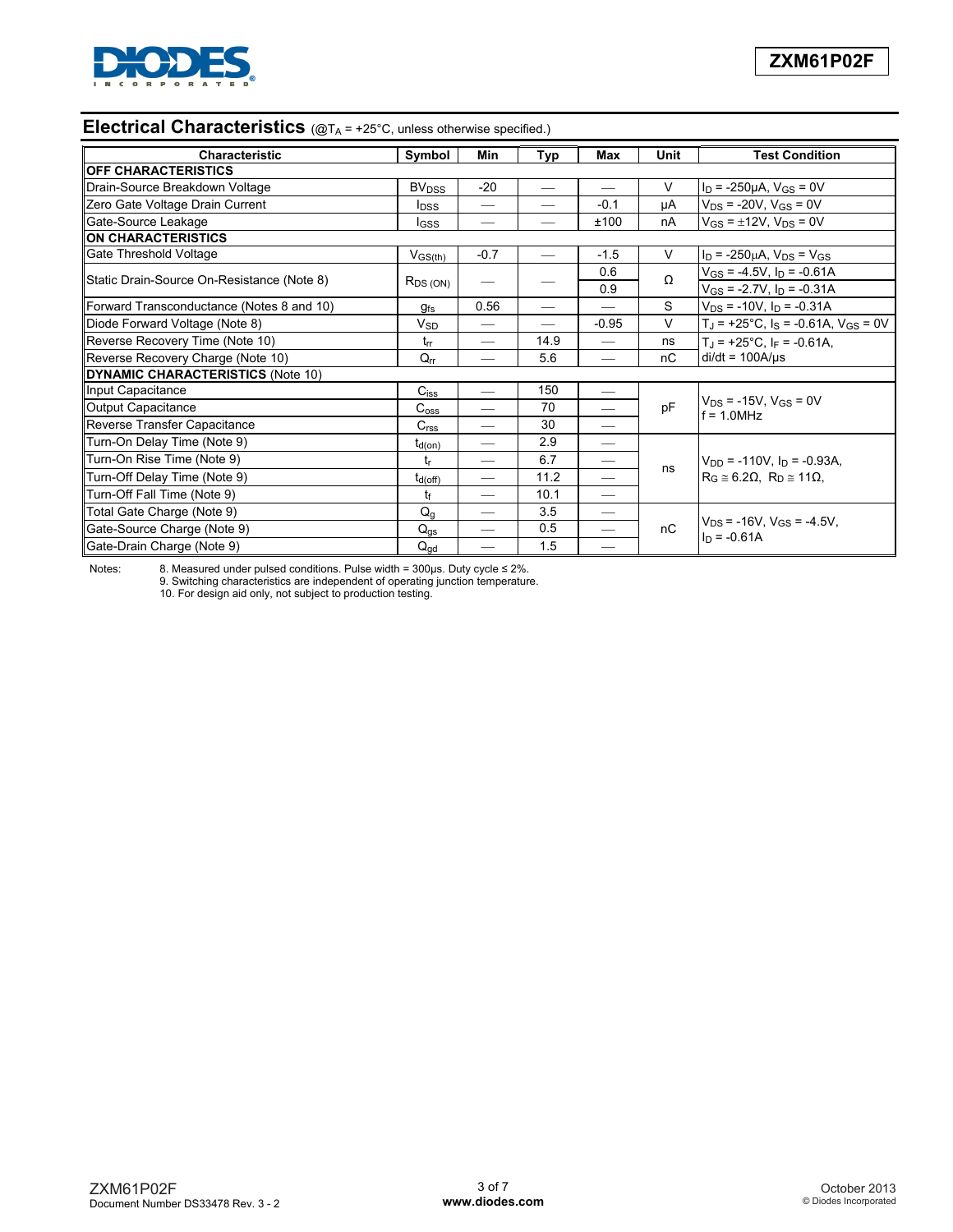

# **Typical Characteristics**

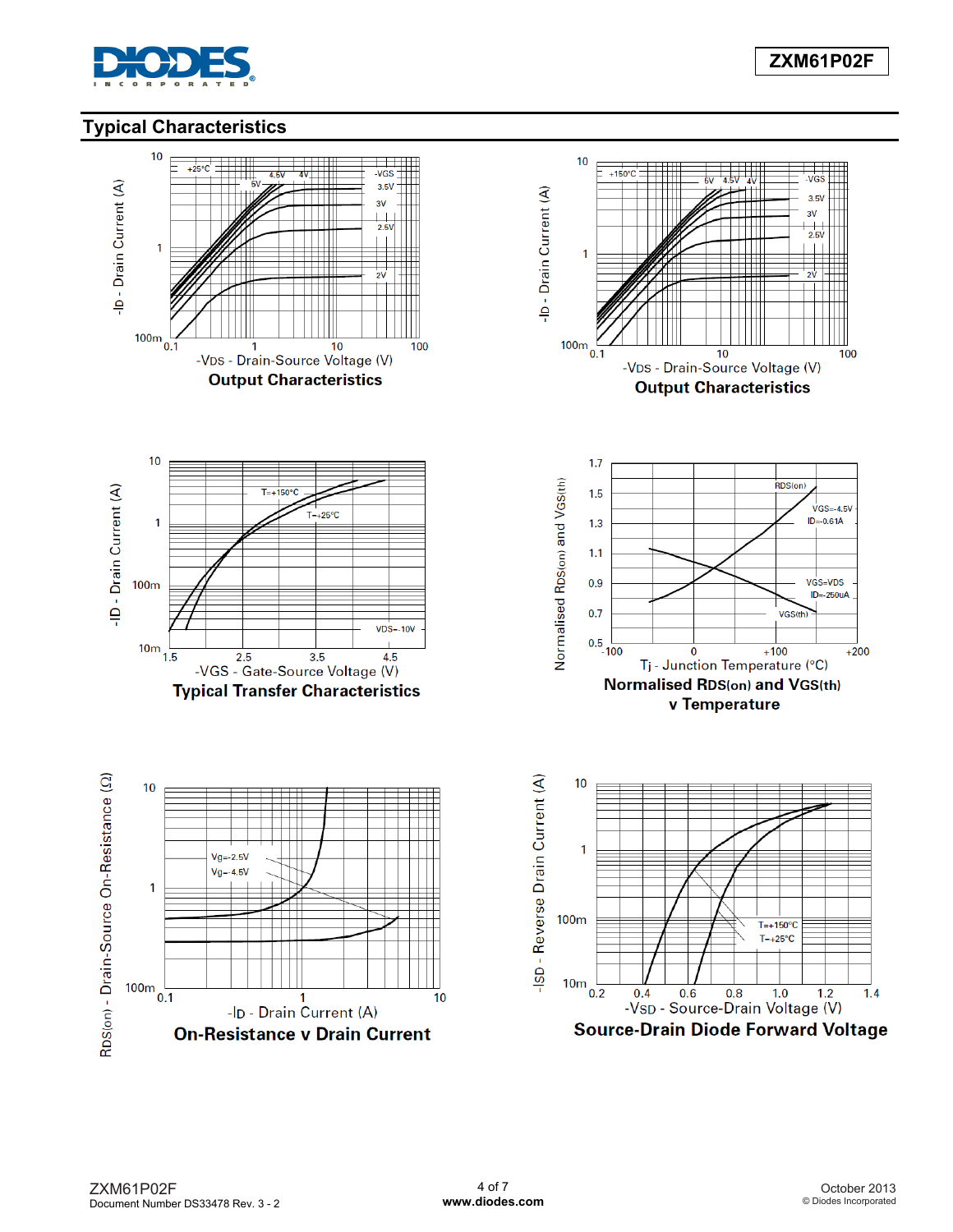

## **Typical Characteristics - continued**



**Test Circuits** 



**Basic gate charge waveform**



**Gate charge test circuit**



**Switching time waveforms**



**Switching time test circuit**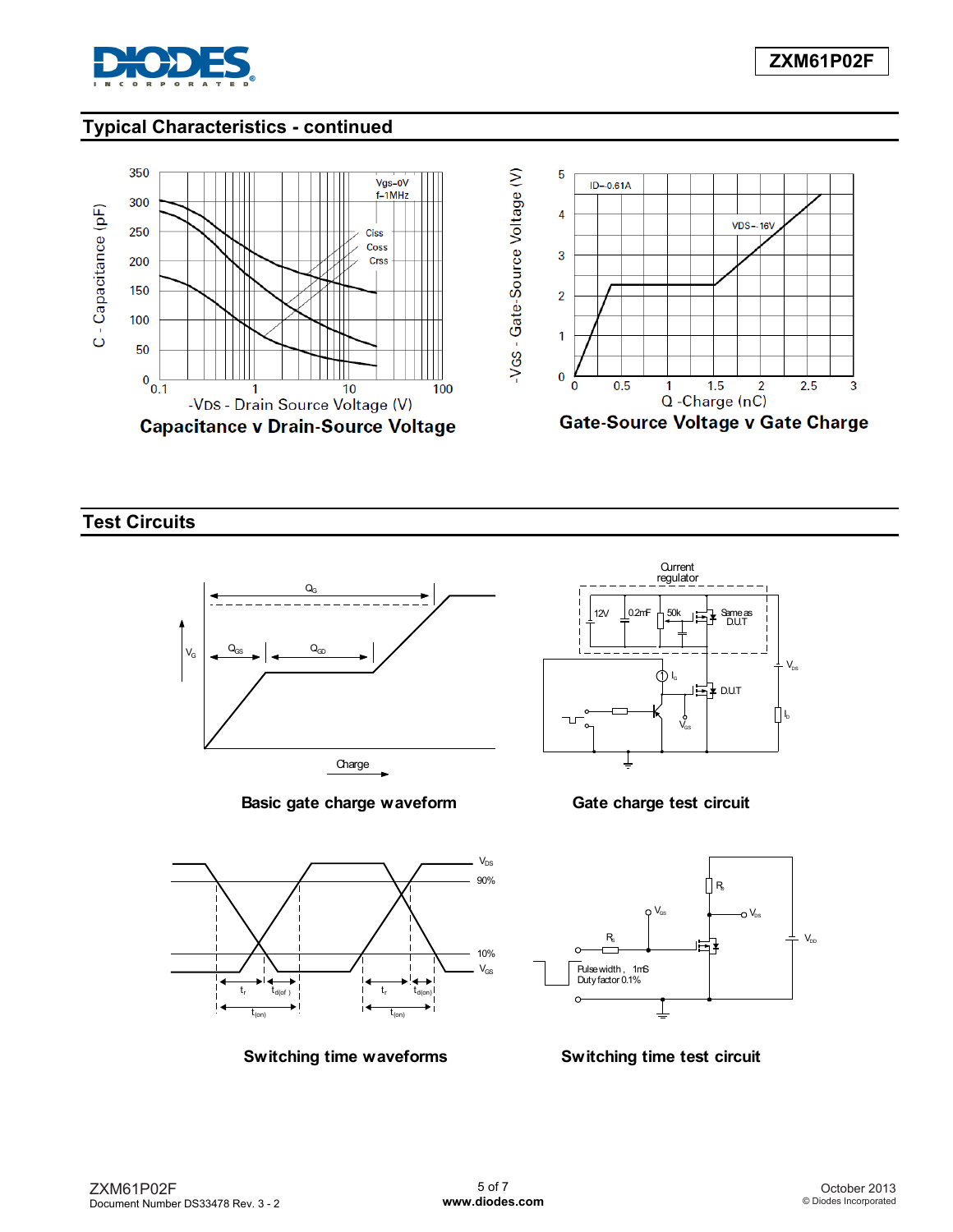

## **Package Outline Dimensions**

Please see AP02002 at [http://www.diodes.com/datasheets/ap02002.pdf fo](http://www.diodes.com/datasheets/ap02002.pdf)r latest version.



| SOT23 |                      |       |       |  |  |
|-------|----------------------|-------|-------|--|--|
| Dim   | Min                  | Max   | Typ   |  |  |
| A     | 0.37                 | 0.51  | 0.40  |  |  |
| B     | 1.20                 | 140   | 1.30  |  |  |
| C     | 2.30                 | 2.50  | 2.40  |  |  |
| D     | 0.89                 | 1.03  | 0.915 |  |  |
| F     | 0.45                 | 0.60  | 0.535 |  |  |
| G     | 1.78                 | 2.05  | 1.83  |  |  |
| н     | 2.80                 | 3.00  | 2.90  |  |  |
| J     | 0.013                | 0.10  | 0.05  |  |  |
| Κ     | 0.890                | 1.00  | 0.975 |  |  |
| K1    | 0.903                | 1.10  | 1.025 |  |  |
| L     | 0.45                 | 0.61  | 0.55  |  |  |
| L1    | 0.25                 | 0.55  | 0.40  |  |  |
| М     | 0.085                | 0.150 | 0.110 |  |  |
| a     | R۰                   |       |       |  |  |
| Αll   | <b>Dimensions in</b> |       |       |  |  |

## **Suggested Pad Layout**

Please see AP02001 at [http://www.diodes.com/datasheets/ap02001.pdf fo](http://www.diodes.com/datasheets/ap02001.pdf)r the latest version.



| <b>Dimensions</b> | Value (in mm) |
|-------------------|---------------|
|                   | 2.9           |
| x                 | 0.8           |
|                   | 0.9           |
| r.                | 2.0           |
| F                 | 1.35          |